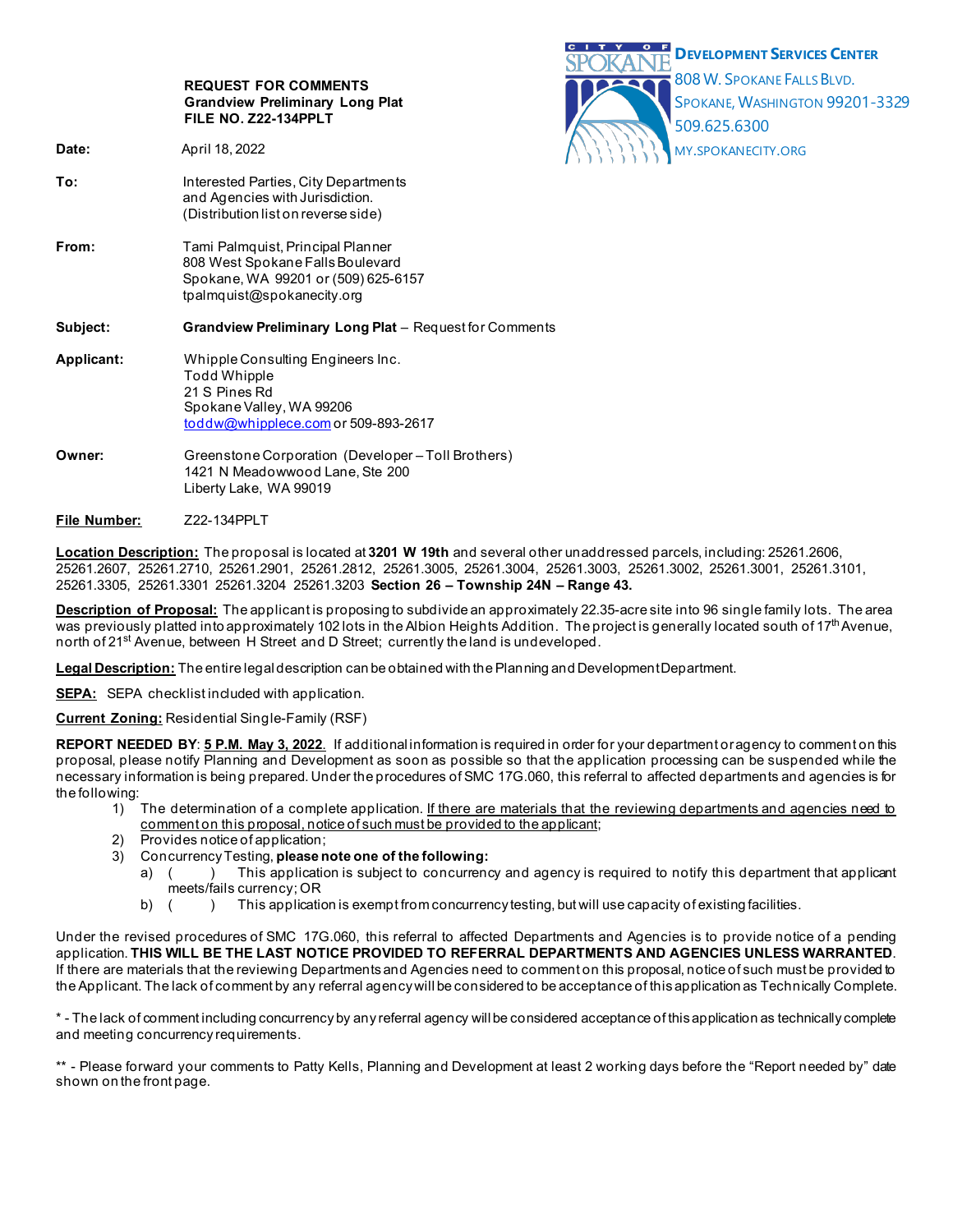# **DISTRIBUTION LIST FOR COMMENTS PROJECT NAME: "Grandview Preliminary Long Plat" FILE No.: Z22-134PPLT**

### *E-mail Copies*

### **City Departments**

- Asset Management, Attn: Dave Steele
- City Attorney, Attn: James Richman
- City Treasurer: Renee Robertson
- Code Enforcement, Attn: Kris Becker
- Construction Management, Attn: Joel Graff\* \*\*
- Engineering Services, Attn: Dan Buller\* \*\*
- Fire Dept., Attn: Dave Kokot \*
- Historic Preservation, Attn: Megan Duvall
- Integrated Capital Management, Attn: Inga Note\*\*
- Integrated Capital Management, Attn: Marcia Davis\* \*\*
- Integrated Capital Management, Attn: Katherine Miller \* \*\*
- Integrated Capital Management: Scotty Allenton\* \*\*
- Library Services, Attn: DT Circulation\*
- Neighborhood & Business Services, Attn:
- Neighborhood Services, Attn: ONS Team
- Parks Dept., Attn: Garrett Jones\*
- PCED, Attn: Johnnie Perkins
- Planning & Development, Attn: Dean Gunderson
- Planning & Development, Attn: Kris Becker
- Planning & Development, Attn: Eldon Brown\*\*
- Planning & Development, Attn: Joelie Eliason
- Planning & Development, Attn: Erik Johnson
- Planning & Development, Attn: Patty Kells\*
- Planning & Development, Attn: Dermott Murphy
- Planning & Development, Attn: Mike Nilsson\*\*
- Planning & Development, Attn: Tami Palmquist
- Planning Services, Attn: Louis Meuler
- Police Department, Attn: Sgt Chuck Reisenauer\*
- Public Works, Attn: Marlene Feist
- Solid Waste, Attn: Scott Windsor
- Solid Waste, Attn: Rick Hughes\*
- Street Operations, Attn: Clint Harris\*\*
- Street Operations, Attn: Greg Martin\*\*
- Wastewater Management, Attn: Mike Morris\*\*
- Wastewater Management, Attn: William Peacock\*\*
- Wastewater AWWTP, Attn: Mike Coster\*\*
- Water Department, Attn: Jim Sakamoto\*\*

# **County Departments**

- Spokane County Public Works, Attn: Barry Greene
- Spokane County Public Works, Attn: Lindsey Forward
- Spokane County Planning Department, Attn: John Pederson
- Spokane County Engineering Dept., Attn: Gary Nyberg
- Spokane Regional Health District, Attn: Jon Sherve
- Spokane Regional Health District, Attn: Paul Savage
- Spokane Regional Health District, Attn: Eric Meyer
- SRCAA, Attn: April Westby

# **Washington State Agencies**

- Department of Natural Resources, Attn: Dave Harsh
- Department of Natural Resources Aquatics
- Department of Natural Resources, Attn: SEPA Center
- Department of Commerce, Attn: Dave Andersen
- Department of Archaeology & Historic Preservation, Attn: Gretchen Kaehler
- Department of Ecology, Attn: Environmental Review Section
- Department of Ecology, Attn: Jacob McCann
- Department of Ecology, Eastern Region, Attn: Jeremy Sikes, Shoreline Permit Reviewer
- Department of Ecology, Eastern Region, Attn: David Moore, Wetlands/Shoreline
- Department of Transportation, Attn: Char Kay
- Department of Transportation, Attn: Greg Figg
- Department of Fish & Wildlife, Attn: Leslie King Habitat Program

### **Other Agencies**

- U.S. Army corps of Engineers, Attn: Jess Jordan
- Avista Utilities, Attn: Lu Ann Weingart
- Avista Utilities, Attn: Dave Byus
- Avista Utilities, Attn: Randy Myhre
- Avista Utilities, Attn: Larissa Pruitt
- Cheney School District Operations, Attn: Jeff McClure
- City of Airway Heights, Attn: Heather Trautman
- City of Spokane Valley Planning, Attn: SEPA Review
- District 81 Capital Projects, Attn: Candy Johnson
- Mead School District Facilities & Planning, Attn: Ned Wendle
- Spokane Aquifer Joint Board, Attn: Tonilee Hanson
- Spokane School District, Attn: Phil Wright
- Spokane Transit Authority, Attn: Gordon Howell
- Spokane Transit Authority, Attn: Mike Hynes
- Spokane Transit Authority, Attn: Mike Tresidder
- Spokane Transit Authority, Attn: Kathleen Weinand
- Spokane Regional Transportation Council, Attn: Ryan **Stewart**
- Williams Northwest Pipeline, Attn: Michael Moore

### **Other Agencies**

- U.S. Postal Service, Attn: Postmaster
- Spokane Tribe of Indians, Attn: Randy Abrahamson (06-24-43)